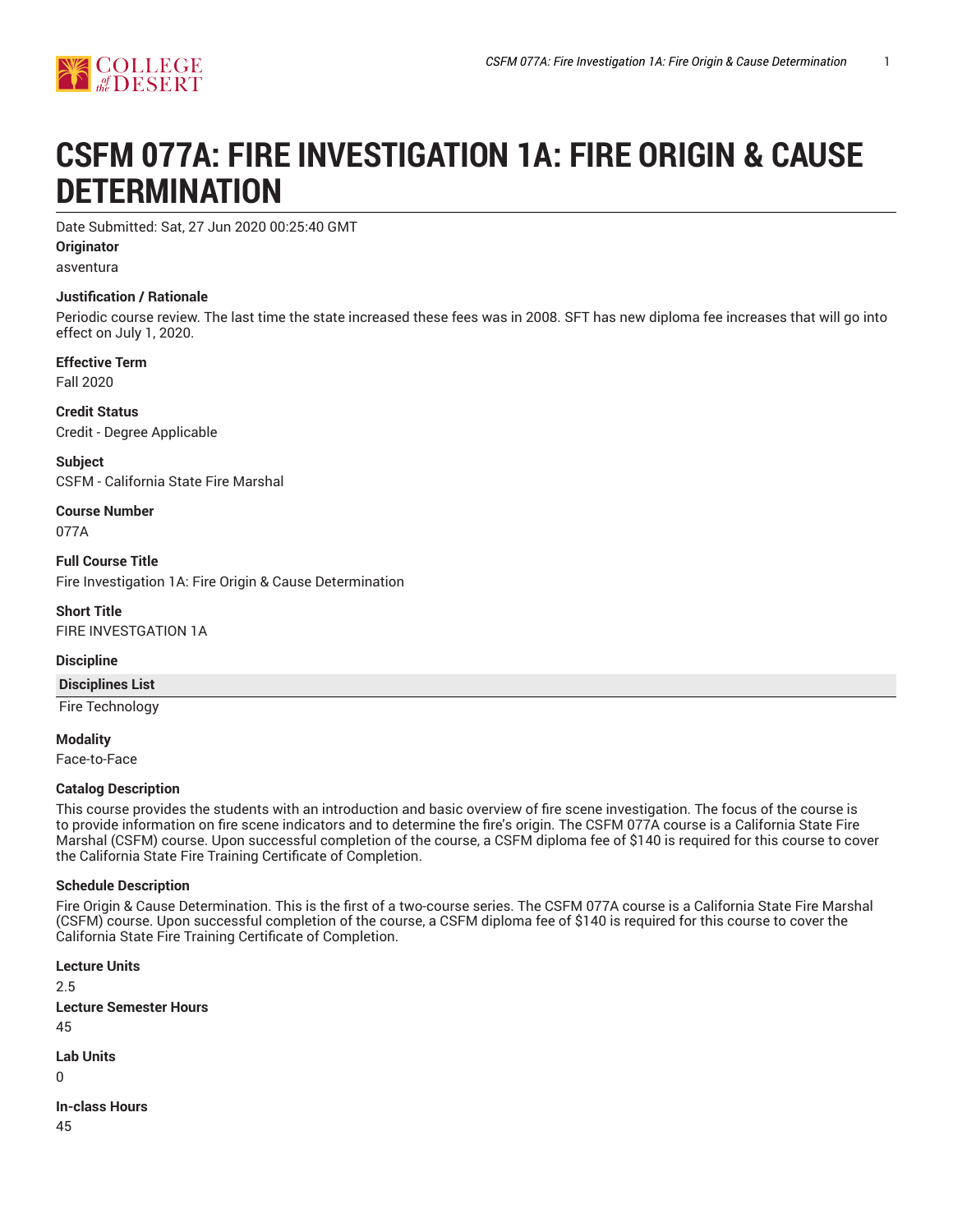

**Out-of-class Hours** 90

**Total Course Units** 2.5 **Total Semester Hours** 135

### **Required Text and Other Instructional Materials**

**Resource Type** Web/Other

#### **Description**

Student Manual, Current Edition, CA State Fire Training

**Class Size Maximum**

25

#### **Course Content**

- a. Orientation and Administration
- b. Introduction to Fire Investigation
- c. Fire Behavior
- d. Legal Aspects of Fire Investigation
- e. Arson Law
- f. Fire Scene Documentation
- g. Point of Origin Determination
- h. Accidental Ignition Sources
- i. Electrical Ignition Sources<br>j. Arson Fire Indicators<br>k. Incendiary Devices
- Arson Fire Indicators
- **Incendiary Devices**
- l. Structure Fire Investigation
- m. Vehicle Fire Investigation
- n. Wildland Fire Investigation
- o. Explosions
- p. Course Review and Certification Exam

**Objectives**

#### **Course Objectives**

|             | <b>UDIECTIVES</b>                                                                                              |
|-------------|----------------------------------------------------------------------------------------------------------------|
| Objective 1 | Provide an overview of fire investigative practices and responsibilities associated with fire origin and cause |
| Objective 2 | Provide technical information enabling them to determine the area of fire origin                               |
| Objective 3 | Provide background information that will lead them to develop an opinion of the fire causes                    |
| Objective 4 | Provide technical information on the State's arson laws and legal aspects of the fire scene investigation.     |

#### **Student Learning Outcomes**

|           | Upon satisfactory completion of this course, students will be able to:                                                                             |
|-----------|----------------------------------------------------------------------------------------------------------------------------------------------------|
| Outcome 1 | Upon completion of this course, a student will be able to identify the factors affecting the national arson problem.                               |
| Outcome 2 | Illustrate the basics of documenting a fire scene and identify the relevant information within the scene and preserve it<br>by sketching graphics. |

#### **Methods of Instruction**

| <b>Method</b> | Please provide a description or examples of how each instructional<br>method will be used in this course. |
|---------------|-----------------------------------------------------------------------------------------------------------|
| Activity      | Activity                                                                                                  |
| Observation   | Observation                                                                                               |
| Lecture       | Lecture                                                                                                   |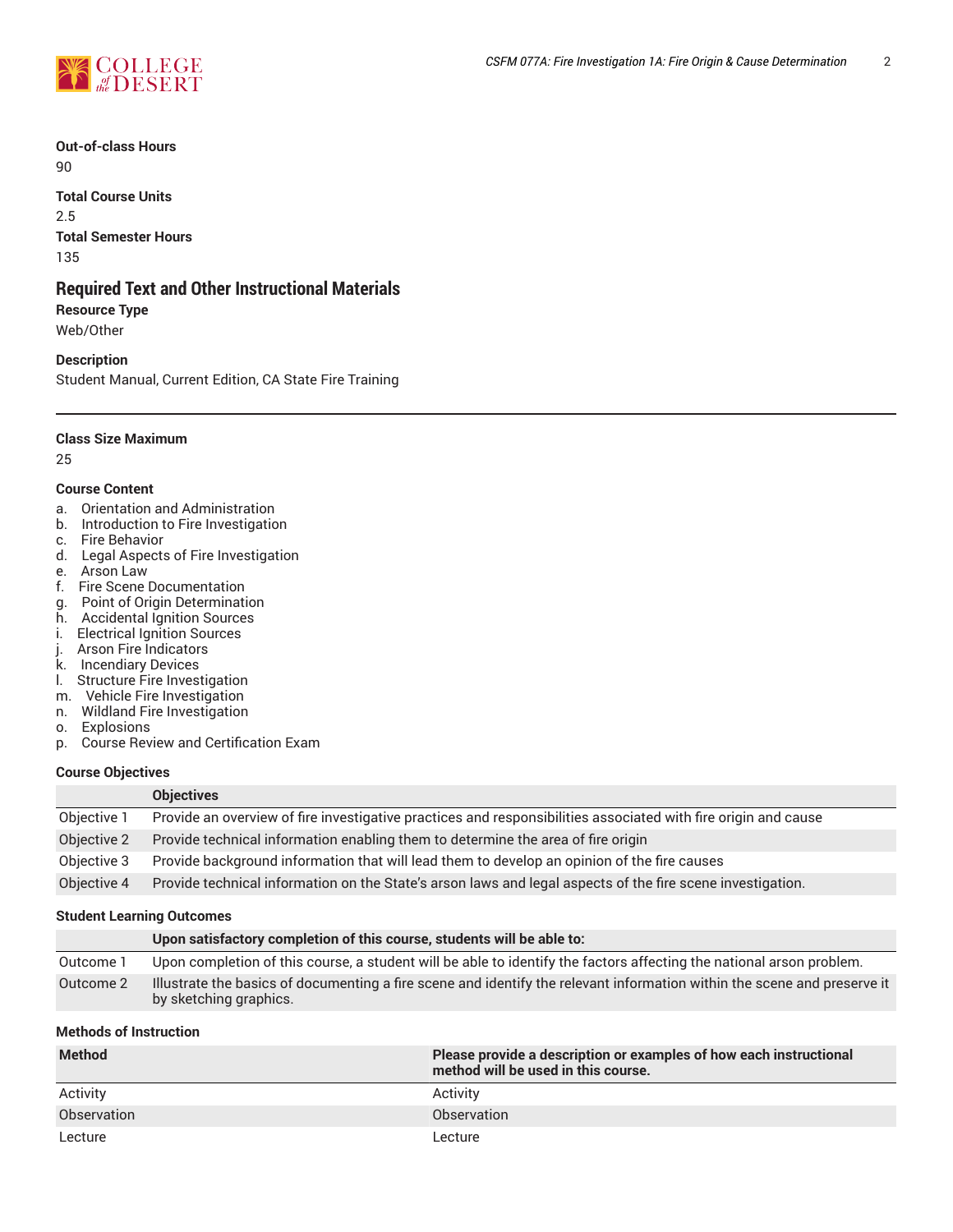

| Individualized Study                             | Individual Study                                                                                       |                           |
|--------------------------------------------------|--------------------------------------------------------------------------------------------------------|---------------------------|
| Discussion                                       | <b>Discussion</b>                                                                                      |                           |
| <b>Methods of Evaluation</b>                     |                                                                                                        |                           |
| <b>Method</b>                                    | Please provide a description or examples of how<br>each evaluation method will be used in this course. | <b>Type of Assignment</b> |
| Written homework                                 | written homewor                                                                                        | Out of Class Only         |
| Self-paced testing                               | self-paced testing                                                                                     | Out of Class Only         |
| Mid-term and final evaluations                   | mid-term and final evaluations                                                                         | In Class Only             |
| Group activity participation/observation         | group activity                                                                                         | In and Out of Class       |
| Presentations/student demonstration observations | presentations/student demonstration                                                                    | In and Out of Class       |

#### **Assignments**

#### **Other In-class Assignments**

- 1. Classroom participation
- 2. Case study reviews
- 3. Reading

#### **Other Out-of-class Assignments**

1. Assigned reading from student manual

#### **Grade Methods** Letter Grade Only

## **MIS Course Data**

**CIP Code** 43.0201 - Fire Prevention and Safety Technology/Technician.

**TOP Code** 213300 - Fire Technology

**SAM Code** C - Clearly Occupational

**Basic Skills Status** Not Basic Skills

**Prior College Level** Not applicable

**Cooperative Work Experience** Not a Coop Course

**Course Classification Status** Credit Course

**Approved Special Class** Not special class

**Noncredit Category** Not Applicable, Credit Course

**Funding Agency Category** Not Applicable

**Program Status** Program Applicable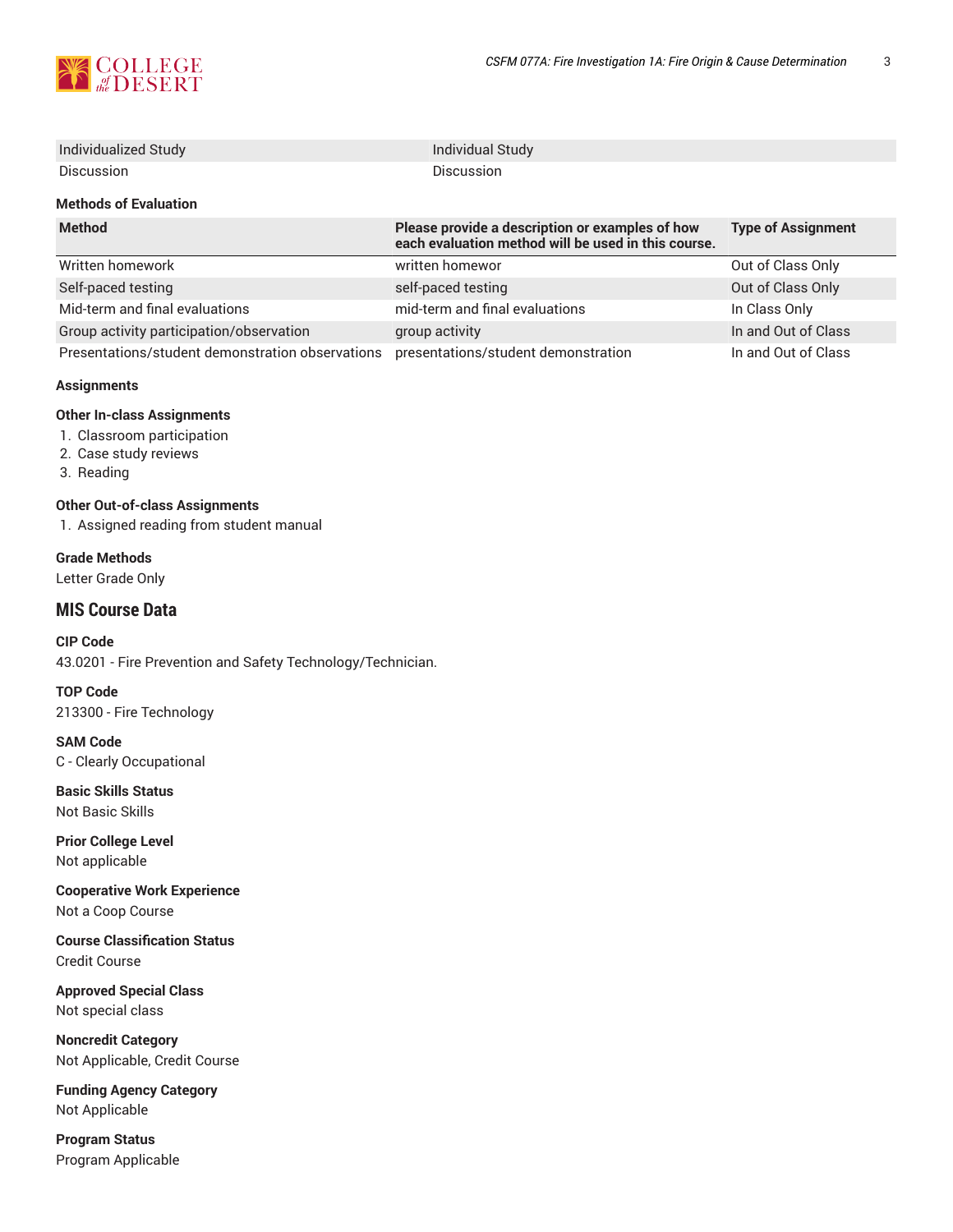

## **Transfer Status**

Not transferable

#### **General Education Status** Not applicable

## **Support Course Status**

Course is not a support course

**Allow Audit** No

**Repeatability** No

**Materials Fee**

Yes

Per Education Code section 76365 and Title 5 regulations, please describe how the required material(s) meets the following.

**Required Material Description** State Fire Training Diploma Fee

**Tangible personal property?** Yes

**Owned or controlled by the student?** Yes

**Solely available from the district?** No

**Continuing value outside the classroom setting?** Yes, will be included in students resume and portfolio

**Additional Fees?** Yes

**Additional Fee Amount** 140.00

**Additional Fees Description** State Fire Training Diploma Fee

## **Approvals**

**Curriculum Committee Approval Date** 5/05/2020

**Academic Senate Approval Date** 5/14/2020

**Board of Trustees Approval Date** 6/18/2020

**Chancellor's Office Approval Date** 6/26/2020

**Course Control Number** CCC000461754